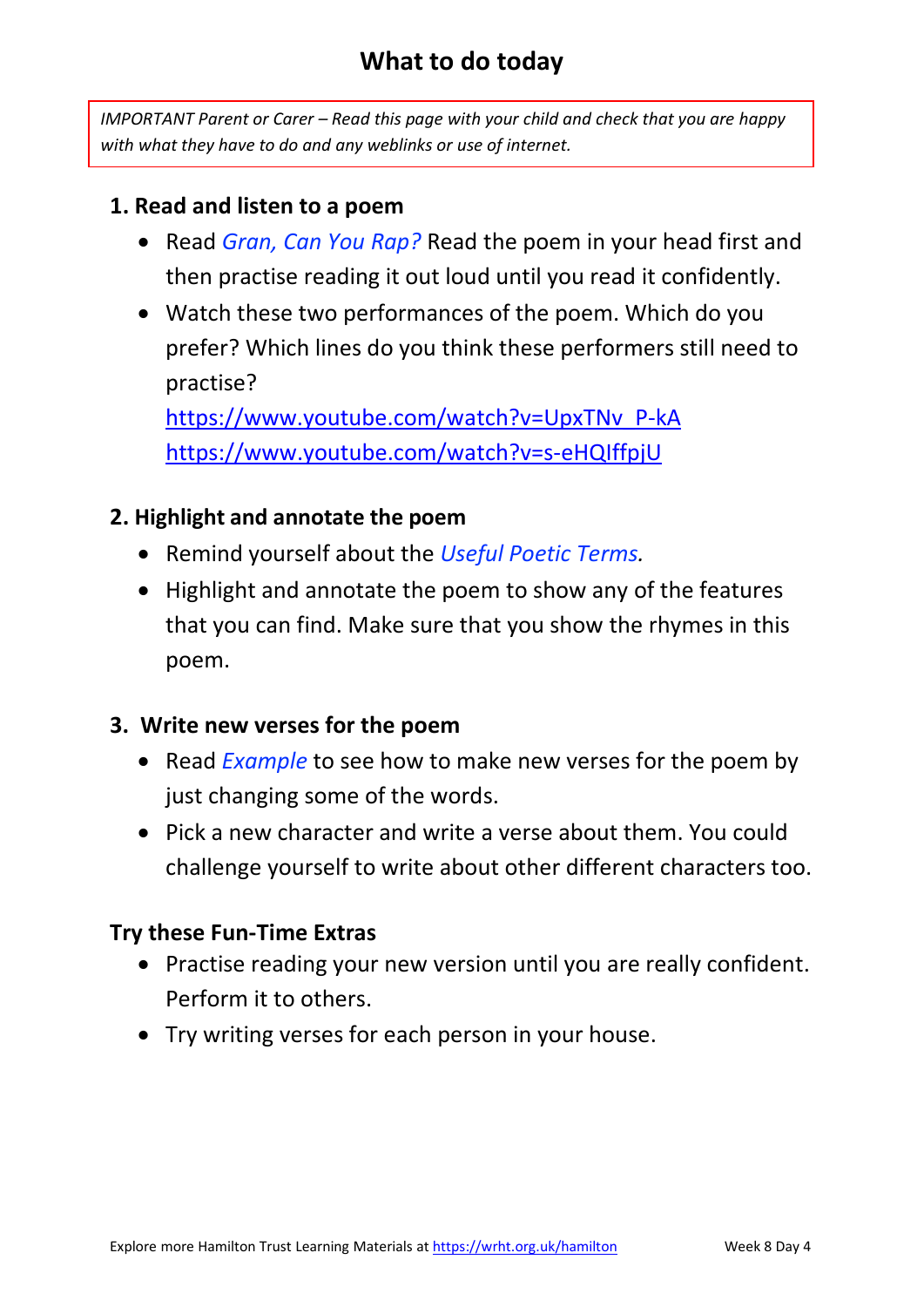#### **Gran, Can You Rap?**

Gran was in her chair she was taking a nap When I tapped her on the shoulder to see if she could rap. Gran, can you rap? Can you rap? Can you, Gran? And she opened one eye and she said to me, man, I'm the best rapping Gran this world's ever seen I'm a tip-top, slip-slap, rap-rap queen.

And she rose from her chair in the corner of the room And she started to rap with a bim-bam-boom, And she rolled up her eyes and she rolled round her head And as she rolled by this is what she said,

> I'm the best rapping Gran this world's ever seen I'm a nip-nap, yip-yap, rap-rap queen.

Then she rapped past my dad and she rapped past my mother, She rapped past me and my little baby brother. She rapped her arms narrow she rapped her arms wide, She rapped through the door and she rapped outside.

> She's the best rapping Gran this world's ever seen She's a drip-drop, trip-trap, rap-rap queen.

She rapped down the garden she rapped down the street, The neighbours all cheered and they tapped their feet. She rapped through the traffic lights as they turned red As she rapped round the corner this is what she said,

> I'm the best rapping Gran this world's ever seen I'm a flip-flop, hip-hop, rap-rap queen.

She rapped down the lane she rapped up the hill, And as she disappeared she was rapping still. I could hear Gran's voice saying, Listen, Man, Listen to the rapping of the rap-rap Gran.

> I'm the best rapping Gran this world's ever seen I'm  $a$  tip-top, slip-slap nip-nap, yip-yap, hip-hop, trip-trap, touch yer cap, take a nap, happy, happy, happy, happy, rap rap queen.

*by Jack Ousbey* p.432, *The Works*

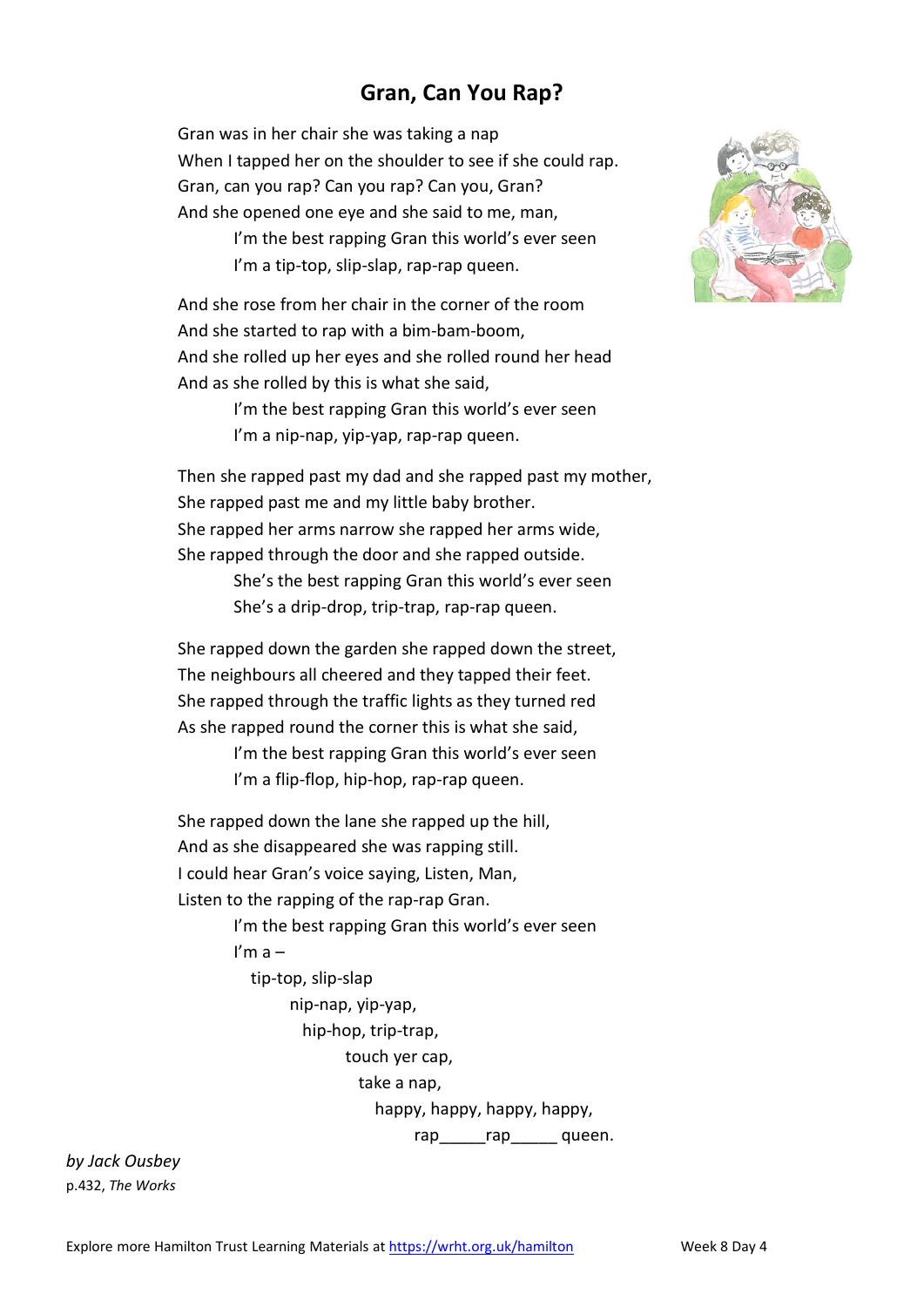# **Useful Poetry Terms**

- **Stanzas -** groups of lines a little like paragraphs
- **Rhythm -** the beat of a poem can be regular or irregular
- **Rhyme -** using words having the same end sound, can be the whole word or the last syllable *(cheese/please)*
- **Alliteration -** using words which begin with the same sound
- **Onomatopoeia -** words which make the sound they represent
- **Repetition** repeating words or phrases for effect in a refrain
- **Simile -** describing something, using 'as' or 'like'
- **Metaphor -** describing something as *being* something else
- **Narrative** telling a story
- **Choral** designed to be performed by more than one voice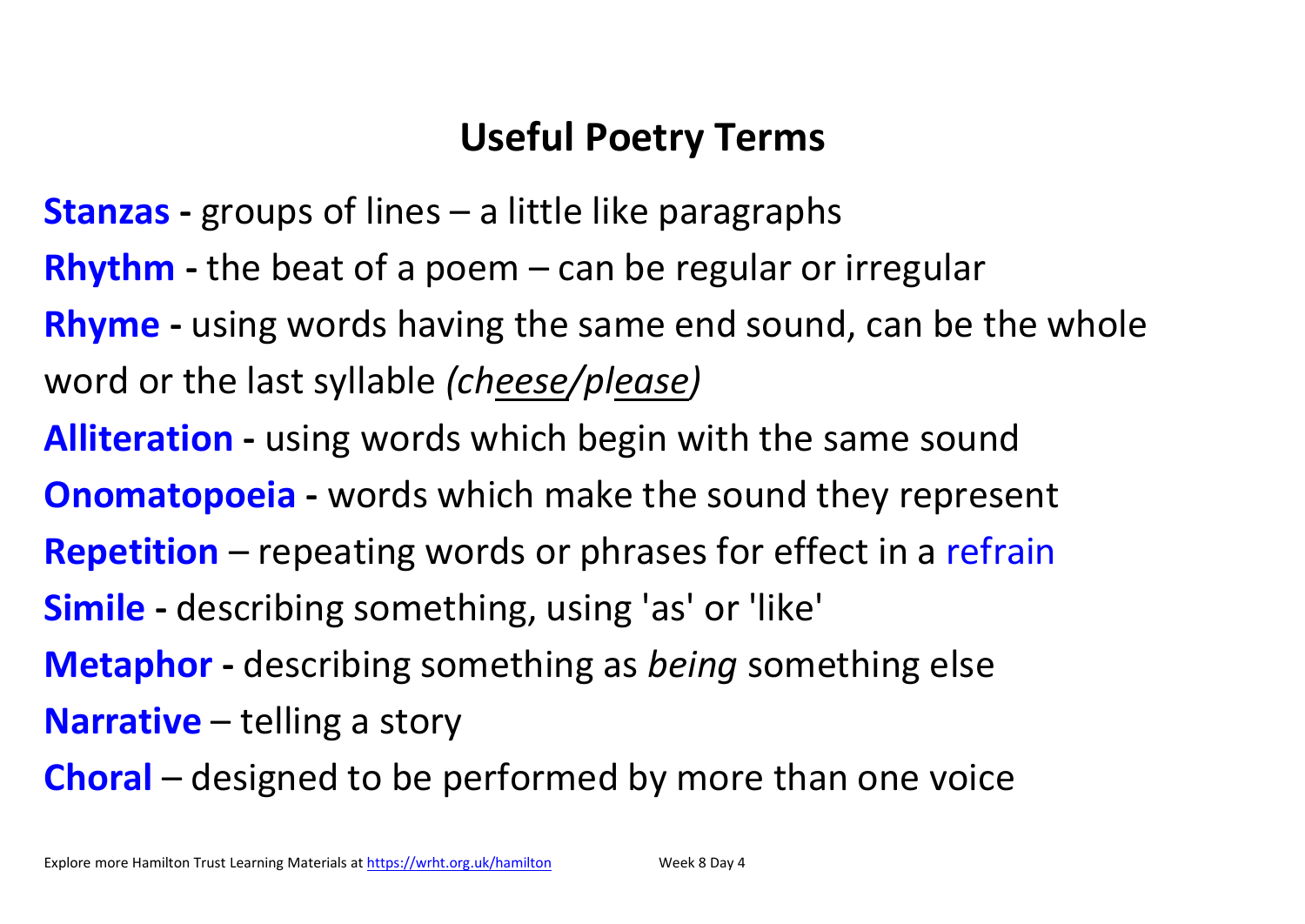### **Example**

## **Queen, Can You Rap?**

The Queen was on her throne with a corgi on her lap

When I tapped her on the shoulder to see if she could rap.

Queen, can you rap? Can you rap? Can you, Queen?

And she lifted her crown and she said to me, man,

I'm the best rapping Queen this world's ever seen

I'm a tip-top, slip-slap, rap-rap dream.